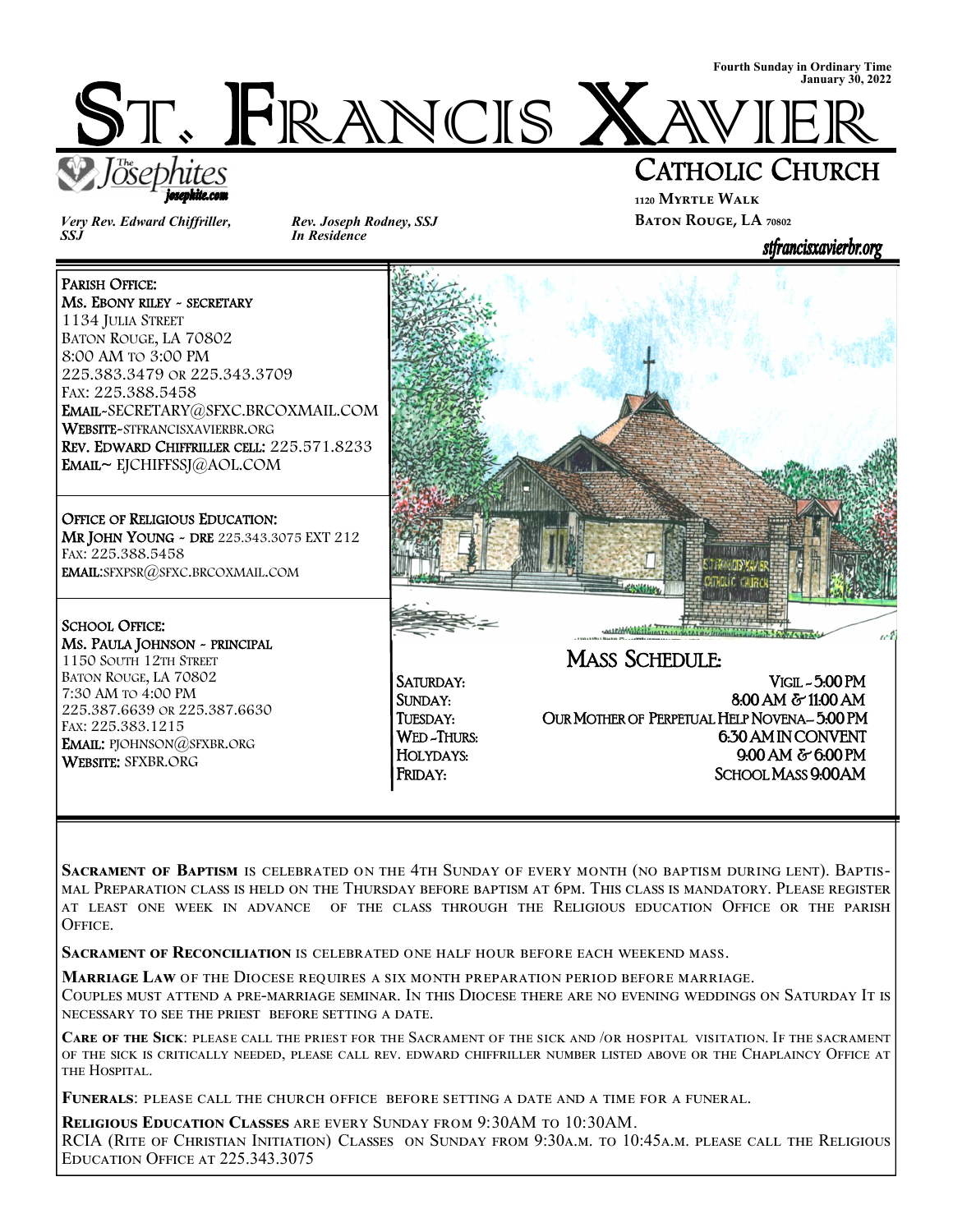### **Welcome to St. Francis Xavier Catholic Church, Baton Rouge, LA**

**Welcome:** You enter this Church not as a stranger, but as a guest of God. He is your heavenly Father. Come, then, with joy in your heart and thanks on your lips into His presence, offering Him your love and service. Be grateful to the strong and loyal ones who, in the name of Jesus Christ, built this place of worship, and to all who have beautified it and hallowed it with their prayers and praise. Ask His blessing on those who love His house of faith as the inspiration of their labor, rejoicing in the power of the Holy Spirit, and may that blessing rest on you, both on your going out and your coming in.

#### **PSR News**

#### **January 2022**

30PSR Class **–** 4th Sunday in Ordinary time

#### **The Name, Titles, and Symbols of the Holy Spirit**

"Holy Spirit" is the proper name of the one whom we adore and glorify with the Father and the Son. the Church has received this name from the Lord and professes it in the Baptism of her new children.

The term "Spirit" translates the Hebrew word ruah, which, in its primary sense, means breath, air, wind. Jesus indeed uses the sensory image of the wind to suggest to Nicode-<br>mus the transcendent newness of him who is pers persons. By joining the two terms, Scripture, liturgy, and theological language designate the inexpressible person of the Holy Spirit, without any possible equivocation with other uses of the terms "spirit" and "holy."

#### **Titles of the Holy Spirit**

When he proclaims and promises the coming of the Holy Spirit, Jesus calls him the "Paraclete," literally, "he who is called to one's side," advocatus. "Paraclete" is commonly translated by 'consoler," and Jesus is the first consoler. The Lord also called the Holy Spirit "the Spirit of truth."

Besides the proper name of "Holy Spirit," which is most frequently used in the Acts of the Apostles and in the Epistles, we also find in St. Paul the titles: the Spirit of the promise, The Spirit of adoption,The Spirit of Christ,The Spirit of the Lord, and the Spirit of God - and, in St. Peter, the Spirit of glory.

#### **Symbols of the Holy Spirit**

Water. The symbolism of water signifies the Holy Spirit's action in Baptism, since after the invocation of the Holy Spirit it becomes the efficacious sacramental sign of new birth: just as the gestation of our first birth took place in water, so the water of Baptism truly signifies that our birth into the divine life is given to us in the Holy Spirit. As "by one Spirit we were all baptized," so we are also "made to drink of one Spirit." Thus the Spirit is also personally the living water welling up from Christ crucified as its source and welling up in us to eternal life. Anointing. The symbolism of anointing with oil also signifies the Holy Spirit, to the point of becoming a synonym for the Holy Spirit. In Christian initiation, anointing is the sacramental<br>sign of Confirmation, called "chr Anointed in a unique way: the humanity the Son assumed was entirely anointed by the Holy Spirit. the Holy Spirit established him as "Christ." The Virgin Mary conceived Christ by the Holy Spirit who, through the angel, proclaimed him the Christ at his birth, and prompted Simeon to come to the temple to see the Christ of the Lord. The Spirit filled Christ and the power of the Spirit went out from him in his acts of healing and of saving. Finally, it was the Spirit who raised Jesus from the dead. Now, fully established as "Christ" in his humanity victorious over death, Jesus pours out the Holy Spirit abundantly until "the saints" constitute - in their union with the humanity of the Son of God - that perfect man "to the measure of the stature of the fullness of Christ": "the whole Christ," in St. Augustine's expression.

**Fire.** While water signifies birth and the fruitfulness of life given in the Holy Spirit, fire symbolizes the transforming energy of the Holy Spirit's actions. the prayer of the prophet Elijah, who "arose like fire" and whose "word burned like a torch," brought down fire from heaven on the sacrifice on Mount Carmel. This event was a "figure" of the fire of the Holy Spirit, who transforms what he touches. the morning of Pentecost and fills them with himself. The spiritual tradition has retained this symbolism of fire as one of the most expressive images of the Holy Spirit's actions. "Do not quench the Spirit."

**Cloud and light.** These two images occur together in the manifestations of the Holy Spirit. In the theophanies of the Old Testament, the cloud, now obscure, now luminous, reveals the living and saving God, while veiling the transcendence of his glory - with Moses on Mount Sinai, at the tent of meeting, and during the wandering in the desert, and with Solomon at the dedication of the Temple. In the coming.

The seal is a symbol close to that of anointing. "The Father has set his seal" on Christ and also seals us in him. Because this seal indicates the indelible effect of the anointing with<br>the Holy Spirit in the sacraments of

"character" imprinted by these three unrepeatable sacraments.<br>The hand. Jesus heals the sick and blesses little children by laying hands on them. In his name the apostles will do the same. Even more pointedly, it is by the that the Holy Spirit is given. The Letter to the Hebrews lists the imposition of hands among the "fundamental elements" of its teaching. The Church has kept this sign of the all-powerful outpouring of the Holy Spirit in its sacramental epicleses.

The finger. "It is by the finger of God that [Jesus] cast out demons." If God's law was written on tablets of stone "by the finger of God," then the "letter from Christ" entrusted to the care of the apostles, is written "w

The dove. At the end of the flood, whose symbolism refers to Baptism, a dove released by Noah returns with a fresh olive-tree branch in its beak as a sign that the earth was again habitable.When Christ comes up from the water of his baptism, the Holy Spirit, in the form of a dove, comes down upon him and remains with him. The Spirit comes down and remains in the purified hearts of the baptized. In certain churches, the Eucharist is reserved in a metal receptacle in the form of a dove (columbarium) suspended above the altar. Christian iconography traditionally uses a dove to suggest the Spirit. ccc 689-701

| <b>SFX CENTENNIAL COOKBOOKS</b><br><b>MAKES A GREAT GIFT</b><br><b>FOR ONLY \$20.00</b> |                                                        |                                                           | <b>Mass Intentions for January 29 - February 1, 2022</b> |      |                                          |
|-----------------------------------------------------------------------------------------|--------------------------------------------------------|-----------------------------------------------------------|----------------------------------------------------------|------|------------------------------------------|
|                                                                                         |                                                        |                                                           | <b>Saturday</b>                                          | 5pm  | <b>Isaac Haney</b><br>$Bv$ : Wife        |
| Richard Camble, Jr.<br>Frazier Jordan                                                   | <b>PRAY FOR US</b><br>Gwen Carriere<br>John Paul Moore | Catherine Murray<br>Joyce Decuir                          | Sunday                                                   | 8am  | <b>Ronald Toval</b><br>By: Men's Choir   |
| Elizabeth Whitfield<br>Zelda Bates<br>Elaine Johnson<br>Linda Gills-Beshears            | Loraine Perry<br>Martha Proctor<br>Maria Rice          | Cenia Richard<br>John Ristic<br><b>Betty Camble</b>       |                                                          | 11am | <b>Elaine Ewell</b><br>By: Carol Lamotte |
| Mary Johnson<br><b>Betty Dupas</b>                                                      | Whitney Robiho<br>Shelvia Stewart                      | Geraldine Christopher<br>Elouise Noel<br>Cora Scott-Green | Tuesday                                                  | 5pm  | Zula Comeaux<br>By: Catherine Veazie     |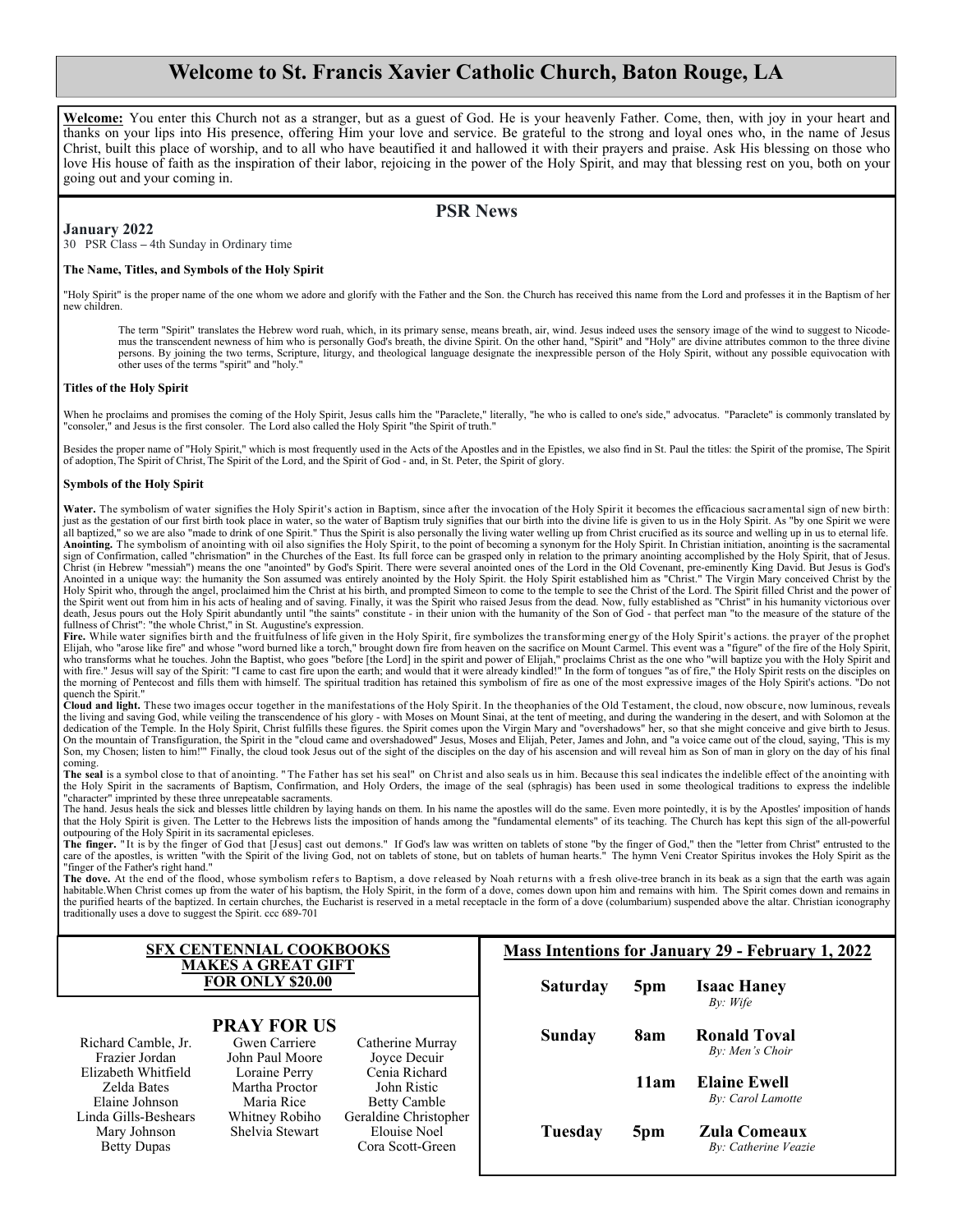### **Fourth Sunday in Ordinary Time January 30, 2022**

Please consider contributing to this years Bishop's Appeal in appreciation for Bishop Duca's donation.



Through trials and tribulations, by God's grace, we triumph!



**School Support \$525**